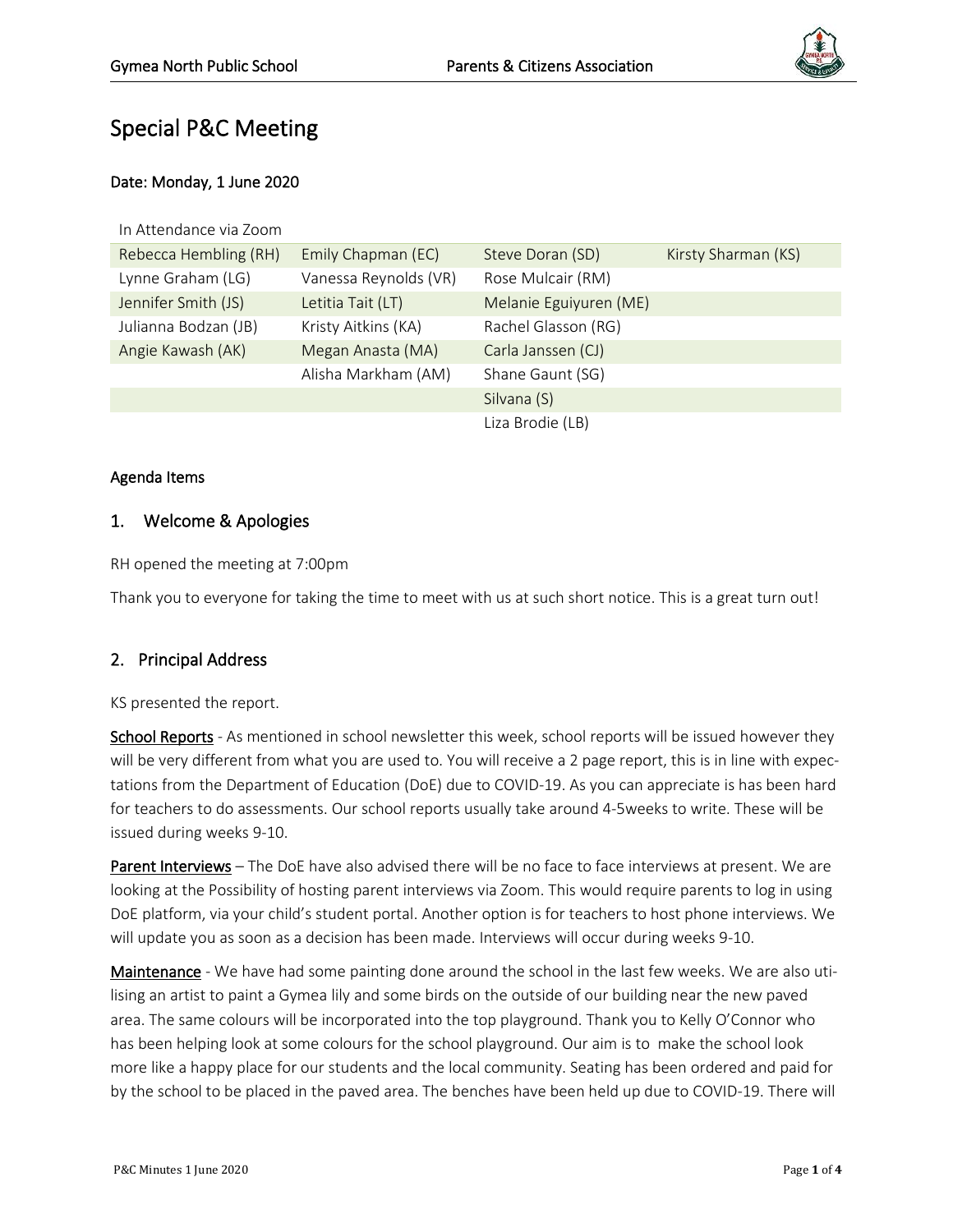

be some sandstone bollards placed on the roadside of the turning circle. Our hope is to deter parents from stopping in the turning circle and preventing children running out onto the road.

Principal position – this position has been advertised. It went to advertisement 2 weeks ago. We should find out by the end of term 2. There may be a new person sitting in the chair soon.

Community grant – I have received notification of a community grant that has opened for up to \$300,000.00. The school would be happy to apply for this however this needs to be applied for by the P&C. LG has offered to take this on. We are hoping to apply for the money to add music boards to the outdoor play space and to have a shelter over the seats at the new paved area.

Questions - EC – RE: car line. Can we send out information to families regarding how to use the car line. With so many new families at the school now they may not know the car line is not for waiting for your child and if they are not there you have to do another lap and drive around again.

#### 3. Fundraising

MA – Do we know if the Colour Run can still going ahead this year?

KS – We are Still not 100% sure. Definitely not this term. Possibly still on for end of term 3 however we need to obey by current COVID-19 restrictions and direction from the DoE.

#### 4. Canteen Address

Due to the COVID-19 pandemic and social distancing rules, we have had to think about how we can service the children without breaching any COVID-19 rules? The only answer to this is to very rapidly move to an online ordering system with no over the counter service; which means no cash transactions and no bags being sent in from home.

RH, KA and KS have looked at 3 different systems. Flexi Schools, Quick Click and My School Connect. All these options require a lap top and a printer which KS has kindly offered to pay for out of the school budget; thank you.

Flexi Schools - Out of the equation straight away as there is a \$900 fee to set up plus they take a % of revenue each month.

My school connect – This is being used at Greys Point PS. This platform has been the most responsive to our enquiries. We have already been assigned a case manager. This platform has a number of platforms. The ones we are interested in is Canteen, Uniform shop and another for Fundraising. These 3 platforms will stream line our monetary transactions as well as our fundraising. 1 platform is \$29.95/week, 2 platforms is \$39.95/week. The addition of the fundraising platform is free of charge. There is a 33c charge to the user per transaction. The way it works is families put money into their kitty and orders are placed using the kitty. The kitty can be used across all platforms. They also offer menu support which will help us with the healthy canteen model.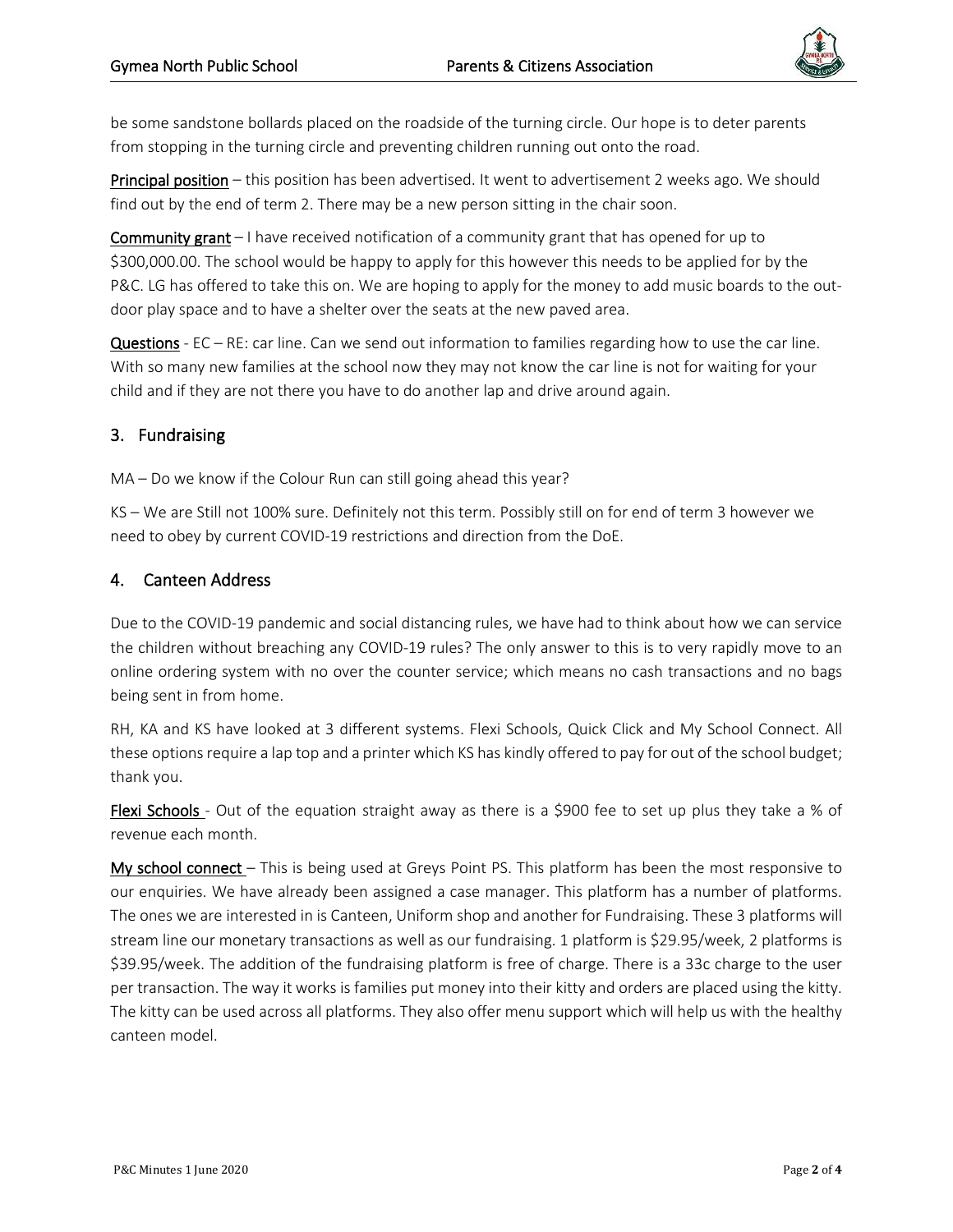

Quick click – This is being used at Como PS and Lily Pily PS. There is a charge per order per platform. There is a fundraising component (not as deep) as well as a uniform and canteen platform. I have submitted numerous queries asking to be contacted however I have had no contact. There take a % of takings each week. 2.7% of revenue if you have one platform. 1.7% when you get the 2<sup>nd</sup> platform.

Questions - SG – Is the weekly charge per 52 weeks? RH - no only 40 weeks to align with the school year.

RM – Is payment system is secure? RH – Yes very. There is technology in place to make secure payments. There is also systems in place to prevent crashes of there website.

KS – This is tried and tested. Many other schools have already adopted ana online ordering system. We will not be the first school to use this. This new model of online ordering will be the way forward for the foreseeable future - only online orders to comply with COVID-19.

SD – How many people can we have in the canteen with current social distancing guidelines? RH – We can have 2 people however we prefer to keep everyone safe and just have one.

Vote: To move to an online ordering system immediately.

All in favour

Motion carried.

Vote: To move forward with My Connect. To begin with 1 platform - for canteen and then move to 2 platforms to incorporate the uniform shop.

All in favour

Motion carried.

Thisisthe perfect time to change our model. It has been on the agenda forsome time now and with current restrictions it is important that we change now.

The canteen will still be open 3 days per week. We will begin with a revised menu 2 days per week. The 3<sup>rd</sup> day will be a special day. i.e. sushi or pizza. Monday, Wednesday – will be revised normal menu – Thursday – special day menu.

#### 5. Uniform Shop Address

EC – We are finding the uniform ordering a bit messy at present with a lot of exchanges coming in due to uniform shop not being open. Can we open the uniform shop? KS – No not at the moment. There are strict restrictions around social distancing. The office ladies are more than happy to help out.

EC will put a blurb together regarding sizing to try and limit the amount of returns and exchanges.

Happy to look at going online.